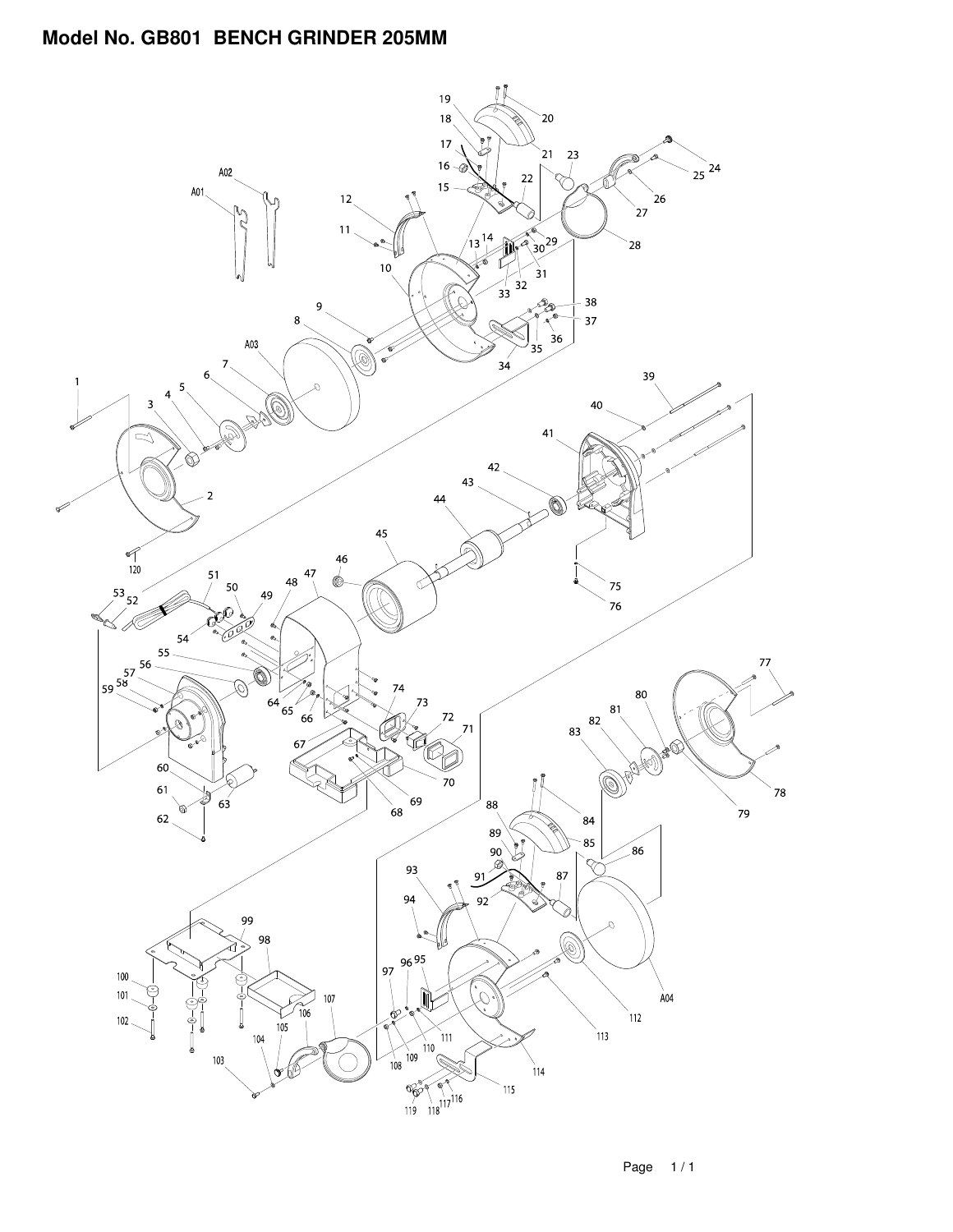| Item      | Parts No.  | Description                  | I/C | QTY | N/O     | Opt. 1   | Opt. 2 | <b>NOTE</b> |
|-----------|------------|------------------------------|-----|-----|---------|----------|--------|-------------|
| 001       | 911276-3   | PAN HEAD SCREW M5X55         |     | 2   |         |          |        |             |
| 002       | AL00000057 | WHEEL COVER L                |     | 1   |         |          |        |             |
| 003       | AL00000058 | HEX NUT M16L                 |     | 1   |         | 73181600 |        |             |
| 004       | AL00000059 | PAN HEAD SCREW M5X5          |     | 2   |         | 73181500 |        |             |
| 005       | AL00000060 | <b>BALANCE PLATE</b>         |     | 1   |         | 73182990 |        |             |
| 006       | AL00000061 | <b>BALANCE WEIGHT</b>        |     | 2   |         | 84679900 |        |             |
| 007       | AL00000062 | OUTER FLANGE                 |     | 1   |         | 73182990 |        |             |
| 008       | AL00000063 | <b>INNER FLANGE</b>          |     | 1   |         | 73182990 |        |             |
| 009       | 911211-1   | PAN HEAD SCREW M5X12         |     | 3   |         | 73181500 |        |             |
| 010       | AL00000064 | WHEEL COVER L                |     | 1   |         |          |        |             |
| 011       | 911107-6   | PAN HEAD SCREW M4X8          |     | 4   |         | 73181500 |        |             |
| 012       | AL00000065 | <b>CORD CLAMP</b>            |     | 1   |         |          |        |             |
| 013       | 942101-7   | SPRING WASHER 5              |     | 1   |         | 73182200 |        |             |
| 014       | 931201-8   | HEX. NUT M5                  |     | 1   |         |          |        |             |
| 015       | AL00000194 | LAMP COVER BASE              |     | 1   |         |          |        |             |
| 016       | AL00000009 | NUT                          |     | 1   |         |          |        |             |
| 017       | 911113-1   | PAN HEAD SCREW M4X10 WITH WR |     | 2   |         | 73181500 |        |             |
| 018       | AL00000010 | <b>STRAIN RELIEF</b>         |     | 1   |         |          |        |             |
| 019       | 911118-1   | PAN HEAD SCREW M4X12         |     | 2   |         | 73181500 |        |             |
| 020       | 911156-3   | PAN HEAD SCREW M4X30         |     | 2   |         |          |        |             |
| 021       | AL00000011 | LAMP COVER                   |     | 1   |         | 73182990 |        |             |
| 022       | AL00000012 | LAMP HOLDER ASSY             |     | 1   | $\star$ | 73182990 |        |             |
| $022 - 1$ | AL00000138 | LAMP HOLDER ASSEMBLY         | X   | 1   |         |          |        |             |
| 023       | AL00000013 | <b>BULB</b>                  |     | 1   |         | 85131000 |        |             |
| 024       | AL00000014 | ADJUSTABLE KNOB              |     | 1   |         | 39269099 |        |             |
| 025       | 921351-7   | HEX. BOLT M6X30              |     | 1   |         |          |        |             |
| 026       | 941151-9   | <b>FLAT WASHER 6</b>         |     | 1   |         | 73182200 |        |             |
| 027       | AL00000015 | EYESHIELD MOUNTING ARM L     |     | 1   |         |          |        |             |
| 028       | AL00000016 | SAFETY EYE SHIELD            |     | 1   |         | 39269099 |        |             |
| 029       | 931201-8   | HEX. NUT M5                  |     | 1   |         |          |        |             |
| 030       | 942101-7   | <b>SPRING WASHER 5</b>       |     | 1   |         | 73182200 |        |             |
| 031       | 921212-1   | HEX. BOLT M5X12              |     | 1   |         |          |        |             |
| 032       | 942101-7   | SPRING WASHER 5              |     | 1   |         | 73182200 |        |             |
| 033       | AL00000066 | SPARK DEFLECTOR (LEFT)       |     | 1   |         |          |        |             |
| 034       | AL00000067 | <b>WORK REST (LEFT)</b>      |     | 1   |         |          |        |             |
| 035       | 941202-8   | <b>FLAT WASHER 8</b>         |     | 2   |         | 73182200 |        |             |
| 036       | 942101-7   | SPRING WASHER 5              |     | 1   |         | 73182200 |        |             |
| 037       | 931201-8   | HEX. NUT M5                  |     | 1   |         |          |        |             |
| 038       | 921411-5   | HEX. BOLT M8X12              |     | 2   |         |          |        |             |
| 039       | AL00000068 | PAN HEAD SCREW M5X142        |     | 4   |         | 73181500 |        |             |
| 040       | 941101-4   | FLAT WASHER 5                |     | 4   |         | 73182200 |        |             |
| 041       | AL00000069 | MOTOR HOUSING COVER R        |     | 1   |         | 39269099 |        |             |
| 042       | 211306-3   | BALL BEARING 6204LLB         |     | 1   |         | 84821090 |        |             |
| 043       | 951051-5   | SPRING PIN 3-8               |     | 2   |         | 73182990 |        |             |
| 044       | AL00000070 | ROTOR                        |     | 1   | $\star$ | 84679900 |        |             |
| $044 - 1$ | AL00000241 | <b>ROTOR</b>                 | S   | 1   |         |          |        |             |
| 045       | AL00000190 | <b>STATOR</b>                |     | 1   | $\star$ |          |        |             |
| $045 - 1$ | AL00000236 | STATOR                       | S   | 1   |         | 85030090 |        |             |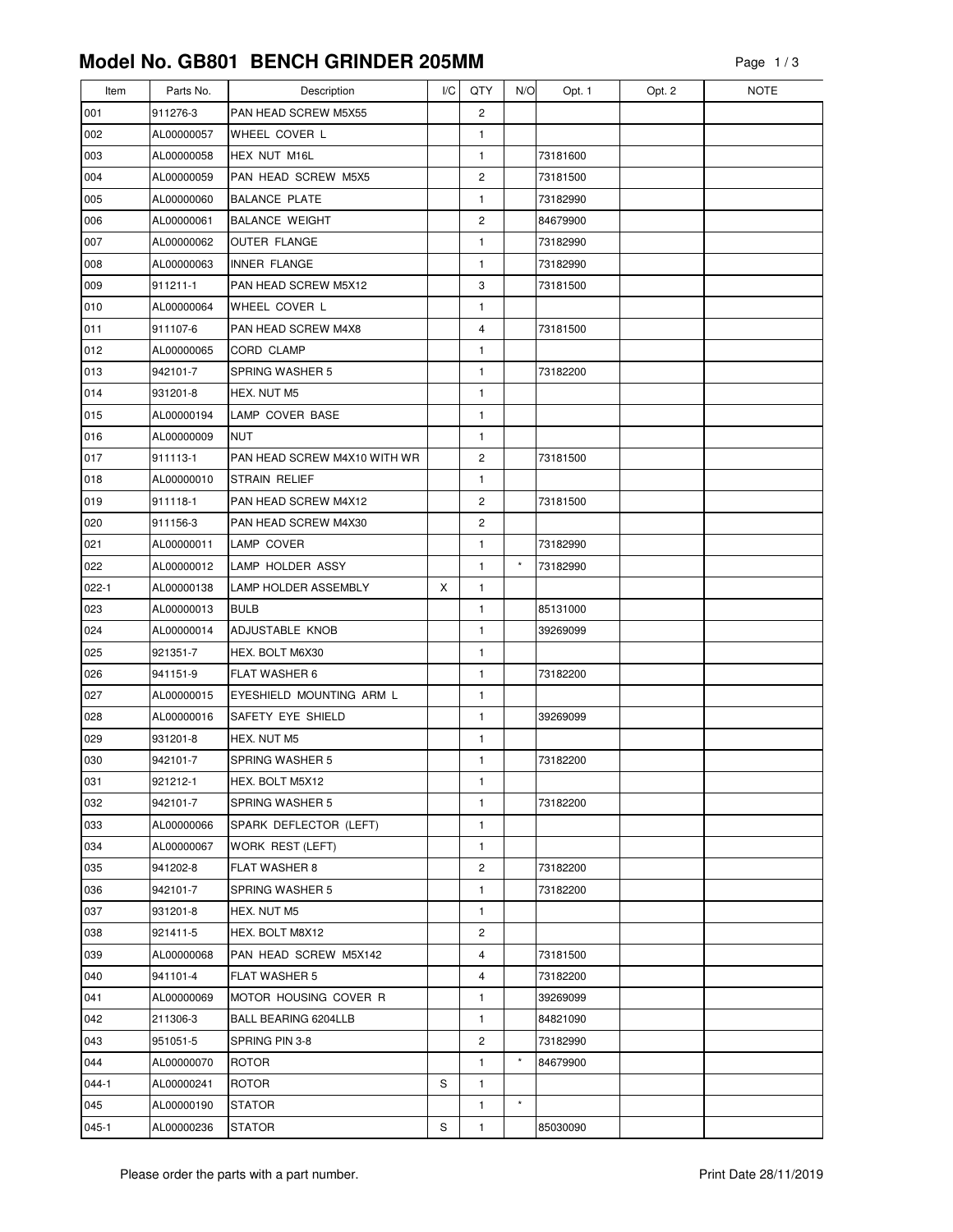| Item      | Parts No.  | Description                  | I/C   | QTY            | N/O     | Opt. 1   | Opt. 2 | <b>NOTE</b> |
|-----------|------------|------------------------------|-------|----------------|---------|----------|--------|-------------|
| 046       | AL00000022 | <b>BUSH</b>                  |       | 1              |         | 40169390 |        |             |
| 047       | AL00000072 | <b>MOTOR HOUSING</b>         |       | 1              |         | 84679900 |        |             |
| 048       | 911113-1   | PAN HEAD SCREW M4X10 WITH WR |       | 4              |         | 73181500 |        |             |
| 049       | AL00000024 | CORD CLIP PLATE              |       | 1              |         |          |        |             |
| 050       | 911113-1   | PAN HEAD SCREW M4X10 WITH WR |       | 2              |         | 73181500 |        |             |
| 051       | AL00000171 | POWER SUPPLY CORD            |       | 1              |         |          |        |             |
| 054       | AL00000026 | CORD GUARD                   |       | 3              |         |          |        |             |
| 055       | 211306-3   | BALL BEARING 6204LLB         |       | 1              |         | 84821090 |        |             |
| 056       | AL00000073 | <b>WAVE WASHER</b>           |       | 1              |         | 73182200 |        |             |
| 057       | AL00000074 | MOTOR HOUSING COVER L        |       | 1              |         | 73182990 |        |             |
| 058       | 942101-7   | SPRING WASHER 5              |       | 4              |         | 73182200 |        |             |
| 059       | 931201-8   | HEX. NUT M5                  |       | 4              |         |          |        |             |
| 060       | AL00000029 | <b>CAPACITOR CLAMP</b>       |       | 1              |         | 84679900 |        |             |
| 061       | 931402-8   | HEX. NUT M8                  |       | $\mathbf{1}$   |         | 73181500 |        |             |
| 062       | 911113-1   | PAN HEAD SCREW M4X10 WITH WR |       | 1              |         | 73181500 |        |             |
| 063       | AL00000099 | <b>CAPACITOR</b>             |       | 1              |         | 85322990 |        |             |
| 064       | 942051-6   | <b>SPRING WASHER 4</b>       |       | 2              |         |          |        |             |
| 065       | 931102-0   | HEX. NUT M4                  |       | $\overline{4}$ |         | 73181500 |        |             |
| 066       | 942051-6   | SPRING WASHER 4              |       | 2              |         |          |        |             |
| 067       | 911113-1   | PAN HEAD SCREW M4X10 WITH WR |       | 6              |         | 73181500 |        |             |
| 068       | 911113-1   | PAN HEAD SCREW M4X10 WITH WR |       | 1              |         | 73181500 |        |             |
| 069       | AL00000134 | <b>TOOTHED LOCK WASHER 4</b> |       | 1              |         |          |        |             |
| 070       | AL00000076 | <b>BASE</b>                  |       | 1              |         | 73182990 |        |             |
| 071       | AL00000033 | SWITCH COVER ASSY            |       | 1              | $\star$ | 85369090 |        |             |
| 072       | AL00000032 | <b>SWITCH ASSY COVER</b>     |       | 1              | $\star$ |          |        |             |
| $072 - 1$ | AL00000168 | <b>SWITCH WITH COVER</b>     | $\,<$ | 1              |         | 84679900 |        |             |
| 073       | 911113-1   | PAN HEAD SCREW M4X10 WITH WR |       | $\overline{c}$ |         | 73181500 |        |             |
| 074       | AL00000031 | <b>SWITCH BOARD</b>          |       | 1              |         | 85369090 |        |             |
| 075       | AL00000134 | TOOTHED LOCK WASHER 4        |       | 1              |         |          |        |             |
| 076       | 911113-1   | PAN HEAD SCREW M4X10 WITH WR |       | $\mathbf{1}$   |         | 73181500 |        |             |
| 078       | AL00000077 | SIDE COVER R                 |       | 1              |         |          |        |             |
| 079       | AL00000078 | HEX NUT M16                  |       | 1              |         |          |        |             |
| 080       | AL00000059 | PAN HEAD SCREW M5X5          |       | 2              |         | 73181500 |        |             |
| 081       | AL00000060 | <b>BALANCE PLATE</b>         |       | 1              |         | 73182990 |        |             |
| 082       | AL00000061 | <b>BALANCE WEIGHT</b>        |       | 2              |         | 84679900 |        |             |
| 083       | AL00000062 | OUTER FLANGE                 |       | 1              |         | 73182990 |        |             |
| 084       | 911156-3   | PAN HEAD SCREW M4X30         |       | 2              |         |          |        |             |
| 085       | AL00000011 | LAMP COVER                   |       | 1              |         | 73182990 |        |             |
| 086       | AL00000013 | <b>BULB</b>                  |       | 1              |         | 85131000 |        |             |
| 087       | AL00000012 | LAMP HOLDER ASSY             |       | 1              | $\star$ | 73182990 |        |             |
| 087-1     | AL00000138 | LAMP HOLDER ASSEMBLY         | X     | 1              |         |          |        |             |
| 088       | 911118-1   | PAN HEAD SCREW M4X12         |       | 2              |         | 73181500 |        |             |
| 089       | AL00000010 | STRAIN RELIEF                |       | 1              |         |          |        |             |
| 090       | 911113-1   | PAN HEAD SCREW M4X10 WITH WR |       | 2              |         | 73181500 |        |             |
| 091       | AL00000009 | NUT                          |       | 1              |         |          |        |             |
| 092       | AL00000194 | LAMP COVER BASE              |       | $\mathbf{1}$   |         |          |        |             |
| 093       | AL00000065 | CORD CLAMP                   |       | 1              |         |          |        |             |
| 094       | 911107-6   | PAN HEAD SCREW M4X8          |       | 4              |         | 73181500 |        |             |